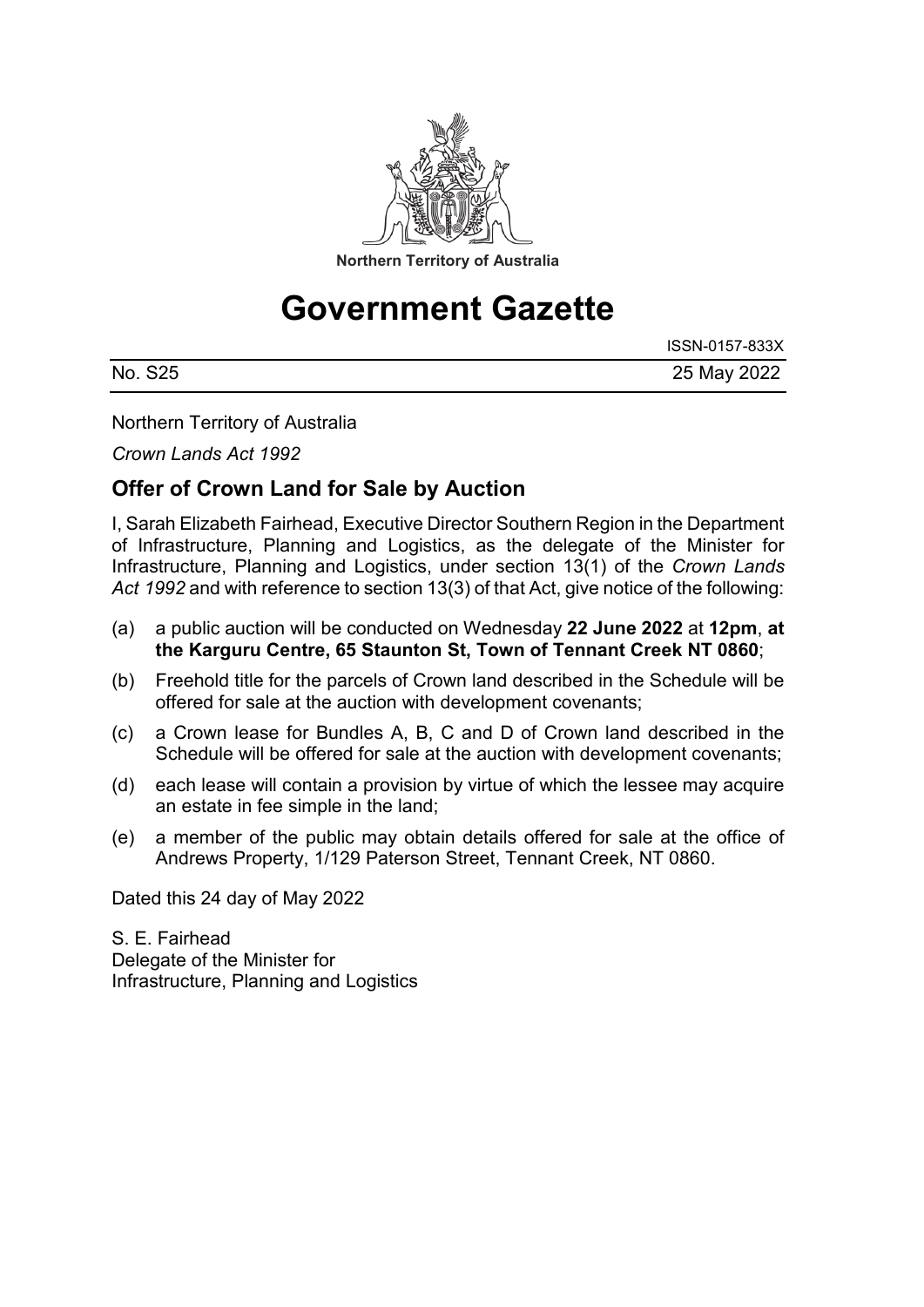#### **Schedule**

### **Freehold / Leasehold Land**

| Column 1                      | Column <sub>2</sub> | Column 3                  | Column 4             | Column 5                                | Column 6      |
|-------------------------------|---------------------|---------------------------|----------------------|-----------------------------------------|---------------|
| $Let$                         | Approx              | <b>Street</b>             | Location             | Zoning                                  | <b>Tenure</b> |
|                               | Size $(m^2)$        |                           |                      |                                         |               |
| 2426                          | 801m <sup>2</sup>   | <b>Hilda Street</b>       | <b>Tennant Creek</b> | <b>LR (Low Density</b>                  | Freehold      |
|                               |                     |                           |                      | Residential)                            |               |
| 2445                          | 836m <sup>2</sup>   | <b>Hilda Street</b>       | <b>Tennant Creek</b> | <b>LR (Low Density</b>                  | Freehold      |
| 2448                          | $941m^2$            | <b>Chittock Crescent</b>  | <b>Tennant Creek</b> | Residential)<br><b>LR (Low Density</b>  | Freehold      |
|                               |                     |                           |                      | Residential)                            |               |
| 2453                          | 804m <sup>2</sup>   | <b>Cubagee Court</b>      | <b>Tennant Creek</b> | LR (Low Density                         | Freehold      |
|                               |                     |                           |                      | Residential)                            |               |
| 2457                          | 919 <sup>2</sup>    | <b>Chittock Crescent</b>  | <b>Tennant Creek</b> | LR (Low Density                         | Freehold      |
|                               |                     |                           |                      | Residential)                            |               |
| 2464                          | 869m <sup>2</sup>   | Zigenbine Court           | <b>Tennant Creek</b> | <b>LR (Low Density</b>                  | Freehold      |
|                               |                     |                           |                      | Residential)                            |               |
| 2467                          | 860m <sup>2</sup>   | <b>Chittock Crescent</b>  | <b>Tennant Creek</b> | <b>LR (Low Density</b>                  | Freehold      |
|                               |                     |                           |                      | Residential)                            |               |
| 2471                          | 814m <sup>2</sup>   | <b>Chittock Crescent</b>  | <b>Tennant Creek</b> | LR (Low Density                         | Freehold      |
|                               |                     |                           |                      | Residential)                            |               |
| 2525                          | 1050m <sup>2</sup>  | Managaji Road             | <b>Tennant Creek</b> | <b>LR (Low Density</b>                  | Freehold      |
| 2527                          | 874m <sup>2</sup>   | <b>Chittock Crescent</b>  | <b>Tennant Creek</b> | Residential)<br><b>LR (Low Density</b>  | Freehold      |
|                               |                     |                           |                      | Residential)                            |               |
| 2528                          | 1130m <sup>2</sup>  | <b>Chittock Crescent</b>  | <b>Tennant Creek</b> | LR (Low Density                         | Freehold      |
|                               |                     |                           |                      | Residential)                            |               |
| 2529                          | 1270m <sup>2</sup>  | <b>Chittock Crescent</b>  | <b>Tennant Creek</b> | <b>LR (Low Density</b>                  | Freehold      |
|                               |                     |                           |                      | Residential)                            |               |
| 2531                          | 835m <sup>2</sup>   | <b>Chittock Crescent</b>  | <b>Tennant Creek</b> | LR (Low Density                         | Freehold      |
|                               |                     |                           |                      | Residential)                            |               |
| 2532                          | $801m^2$            | <b>Chittock Crescent</b>  | <b>Tennant Creek</b> | LR (Low Density                         | Freehold      |
|                               |                     |                           |                      | Residential)                            |               |
| Bundle A-                     | 1535m <sup>2</sup>  | <b>Chittock Crescent</b>  | <b>Tennant Creek</b> | <b>LMR (Low-Medium</b>                  | Leasehold     |
| 2533 and 2534<br>Bundle $B -$ |                     |                           |                      | Density Residential)                    |               |
|                               | 2365m <sup>2</sup>  | <b>Chittock Crescent</b>  | <b>Tennant Creek</b> | LMR (Low-Medium                         | Leasehold     |
| 2536 - 2538<br>Bundle $C -$   | 2800m <sup>2</sup>  | <b>Chittock Crescent/</b> | <b>Tennant Creek</b> | Density Residential)<br>LMR (Low-Medium | Leasehold     |
| 2539 - 2541                   |                     | Managaji Road             |                      | Density Residential)                    |               |
| Bundle $D -$                  | 3118m <sup>2</sup>  | Managaji Road             | <b>Tennant Creek</b> | LMR (Low-Medium                         | Leasehold     |
| 2542 - 2544                   |                     |                           |                      | Density Residential)                    |               |

Notes:

1. Lots 2525, 2527, 2528, 2529, 2531 and 2532 are from Plan No S2015/009 Town of Tennant Creek.

2. Lots 2426, 2445, 2448, 2453, 2457, 2464, 2467 and 2471 are from Plan No S2010/185 Town of Tennant Creek.